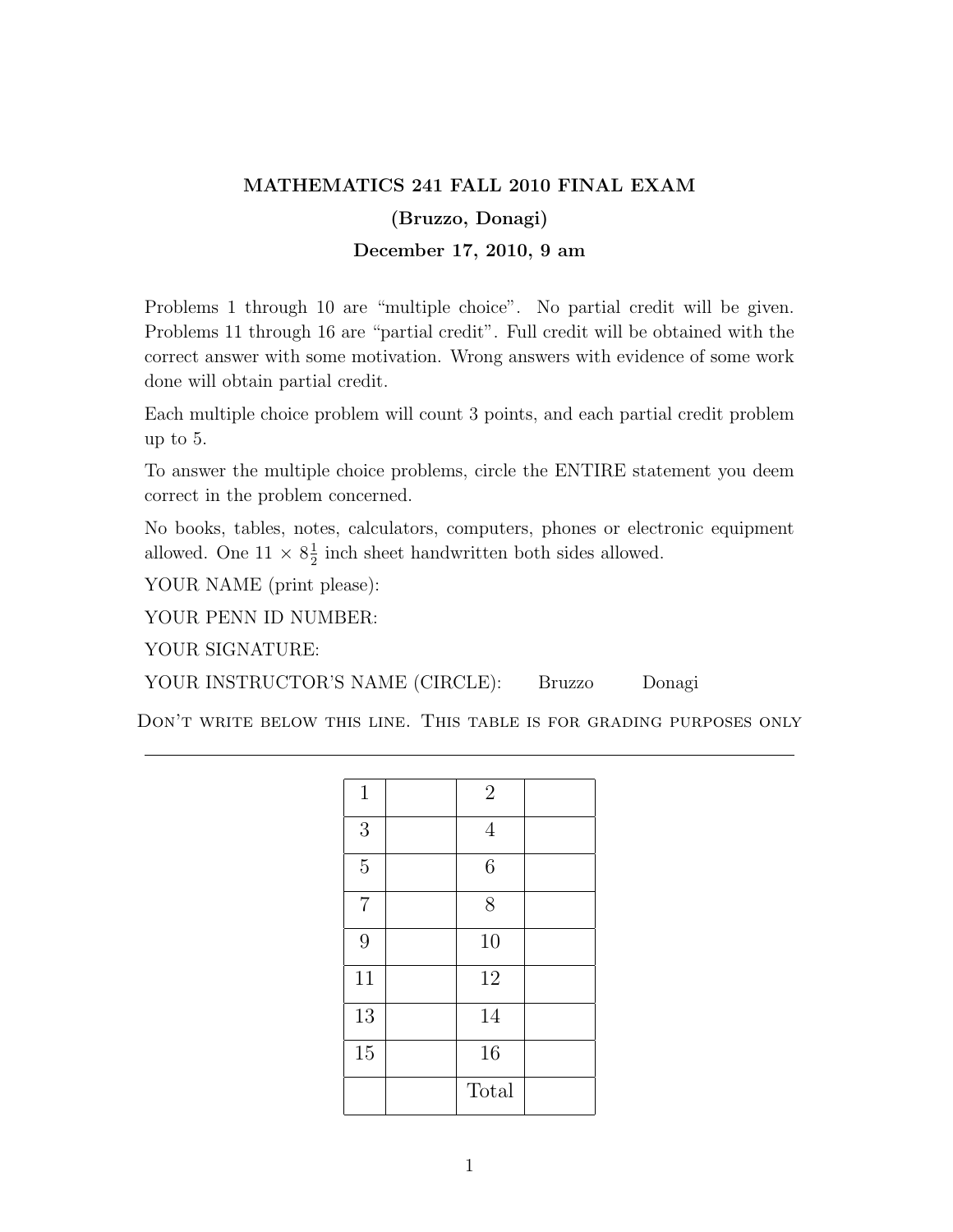## MULTIPLE CHOICE

1. Consider the complex number  $z = e^{w \ln i}$ , where w is an unspecified complex number. If we want the value of  $z$  to lie on the unit circle in the complex plane for all values of  $\ln i$ , then w needs to

- a) lie in the right half plane
- b) lie in the upper half plane
- c) have vanishing real part
- d) lie in the lower half plane
- e) lie in the left half plane
- f) be real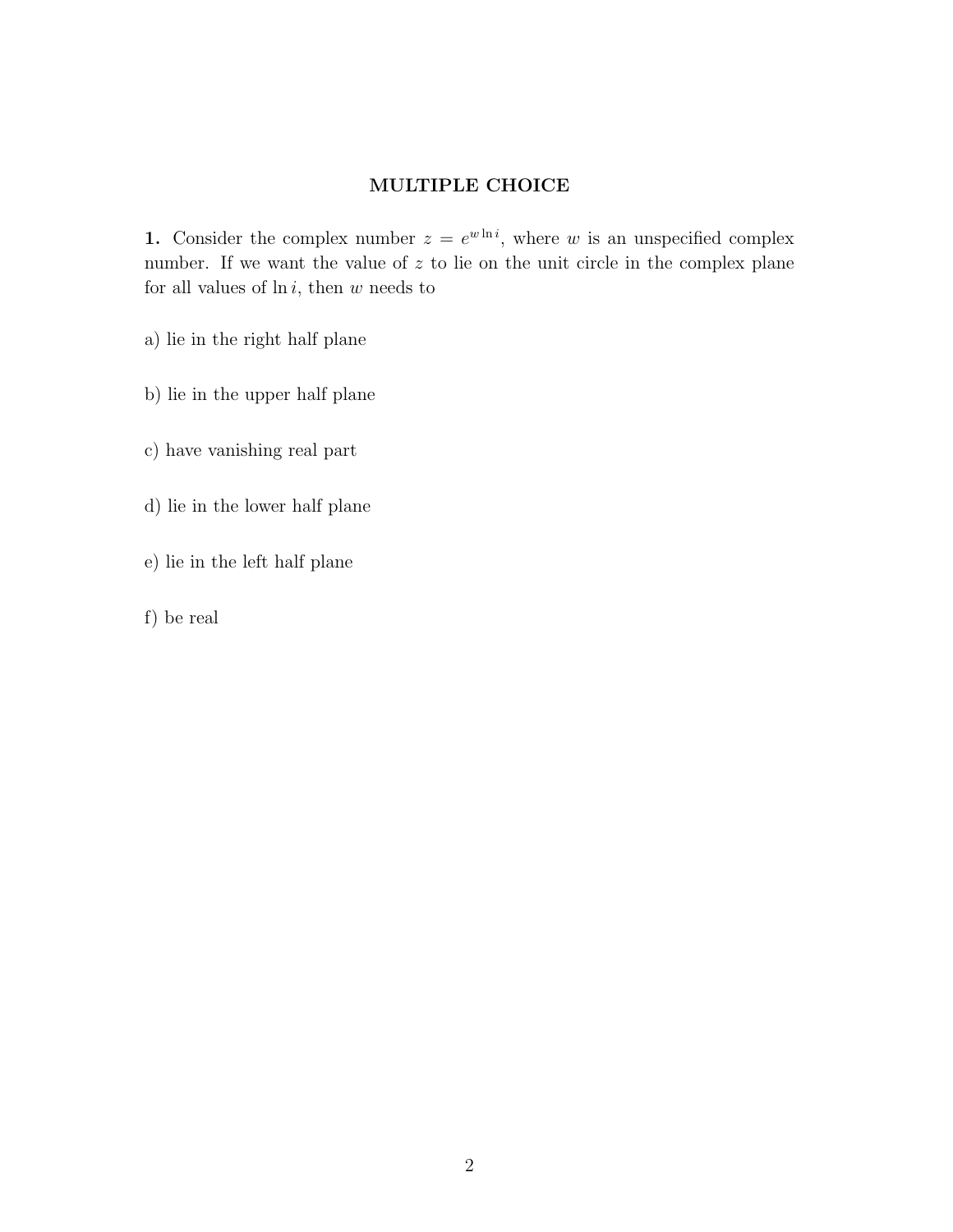2. A solution to the wave equation  $c^2u_{xx} = u_{tt}$  on the interval  $0 \leq x \leq L$ corresponds to the initial conditions

$$
u(x,0) = \sum_{k=1}^{\infty} b_k \sin \frac{k \pi x}{L}
$$

 $u_t(x, 0) = 0.$ 

Which of the following functions is the solution  $u(x, t)$ ?

a)  $\sum_{n=0}^{\infty}$  $k=1$  $b_k \cos$  $k\pi x$ L sin  $k\pi ct$ L b)  $\sum_{n=1}^{\infty}$  $k=1$  $b_k$  sin  $k\pi x$ L cos  $k\pi ct$ L c)  $\sum_{n=0}^{\infty}$  $_{k=1}$  $b_k \cos$  $k\pi x$ L cos  $k\pi ct$ L d)  $\sum_{n=0}^{\infty}$  $k=1$  $b_k$  sin  $k\pi x$ L sin  $k\pi ct$ L e)  $\sum_{n=1}^{\infty}$  $_{k=1}$  $b_k$  sin  $k\pi x$ L cos kct

f) 
$$
\sum_{k=1}^{\infty} \sin \frac{k \pi x}{L} \cos \frac{k \pi ct}{L}
$$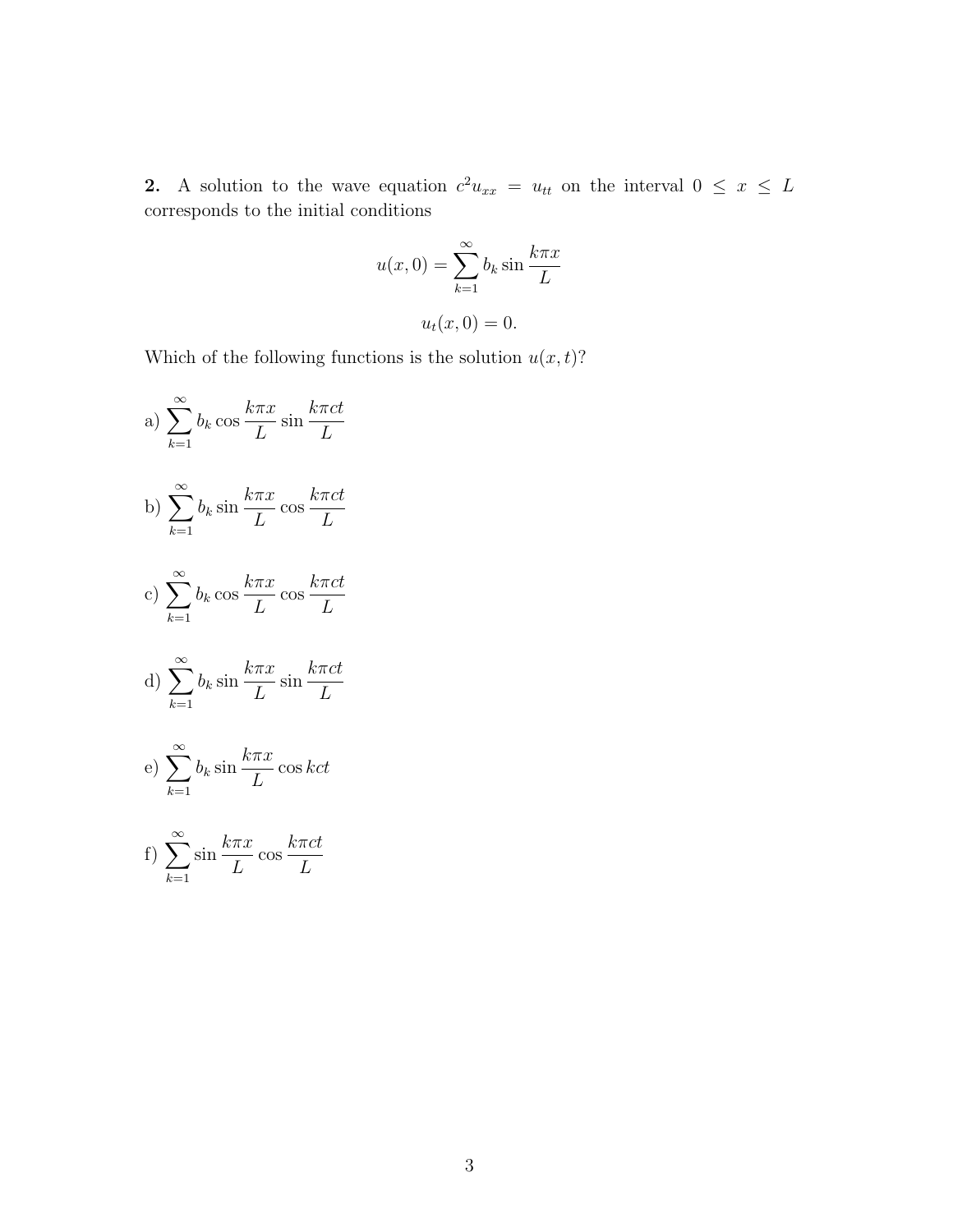3. The value of the integral

$$
\int_C \text{Re}(z) \, dz
$$

where C is the unit circle  $|z| = 1$  traversed counterclockwise, is

- a)  $4\pi i$
- b)  $3\pi i$
- c)  $2\pi i$
- d)  $\pi i$
- e) 0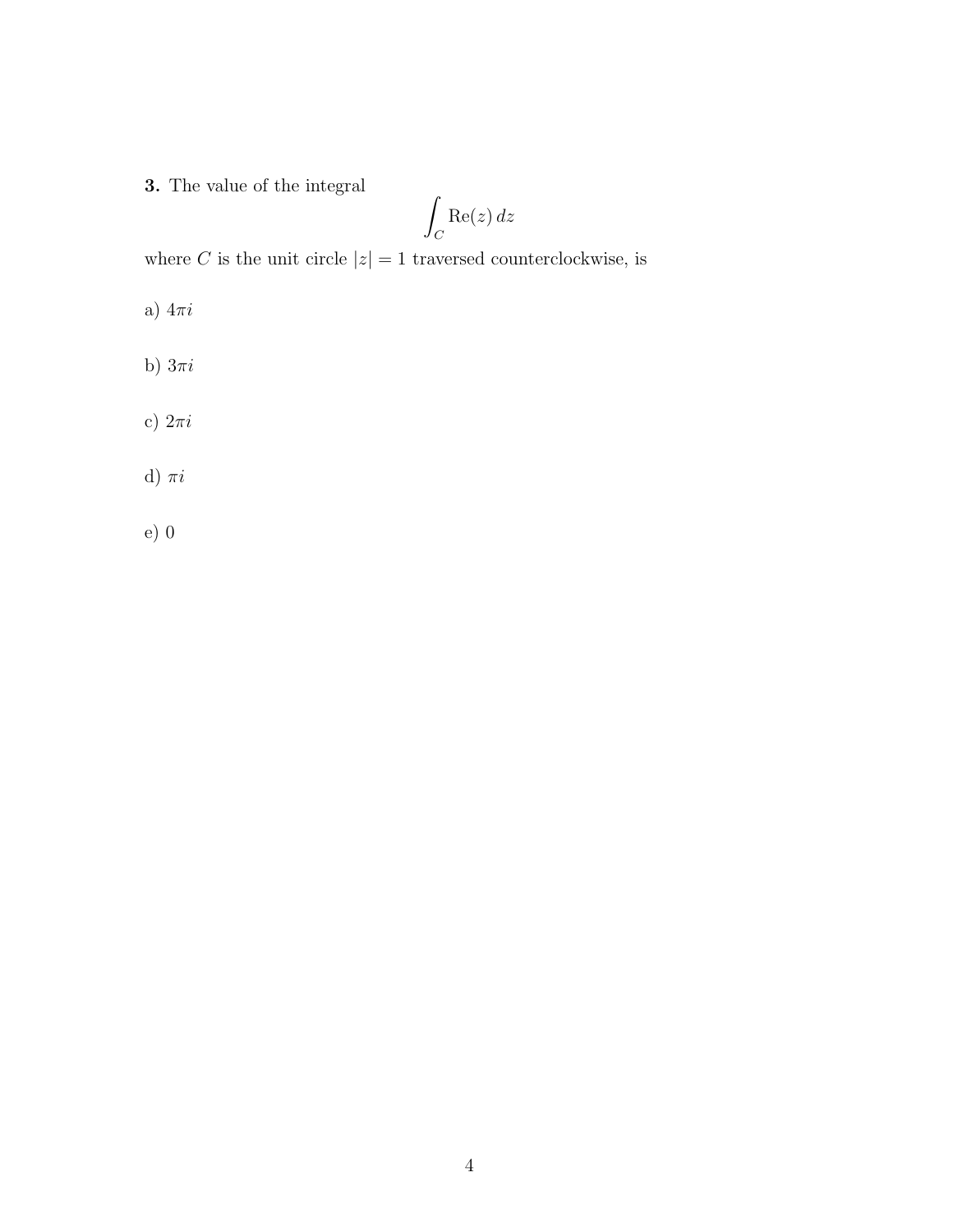4. Consider the power series

$$
\sum_{n=0}^{\infty} \frac{1}{n^2} \left( \frac{3+4i}{3-4i} \right)^n (z-3)^n.
$$

Its center  $z_0$  is

- a)  $z_0 = 0$
- b)  $z_0 = 4$
- c)  $z_0 = 3$
- d)  $z_0 = 3 + 4i$ ,
- e)  $z_0 = 3 4i$ ,
- f)  $z_0 = \frac{3+4i}{3-4i}$ 3−4i

and the radius of convergence  $R$  is

- a')  $R = 0$ b')  $R = 3$ c') ${\cal R}=1$ d')  $R = 2\sqrt{2}$ e') ${\cal R}=5$
- f')  $R = \infty$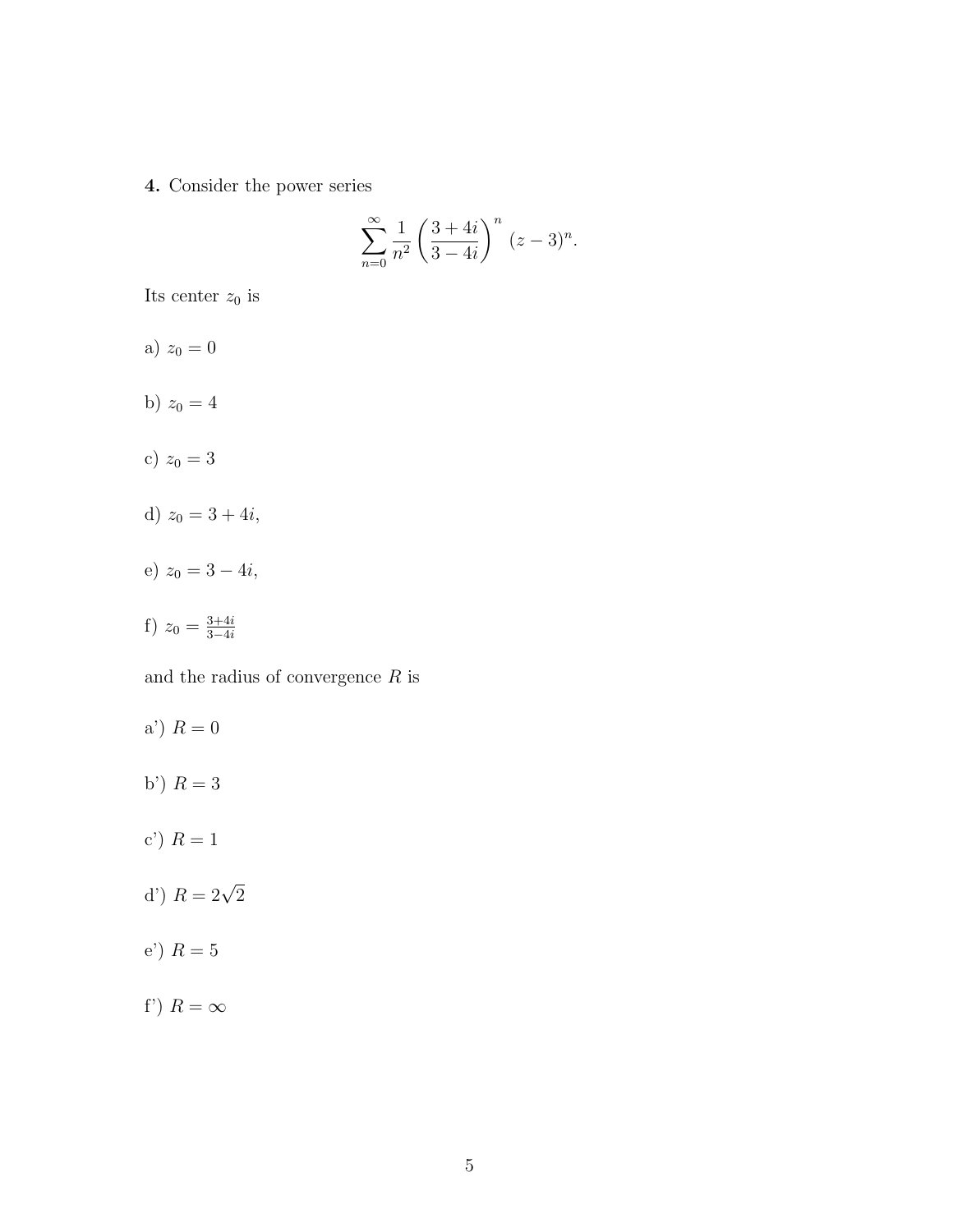5. The value of the integral

$$
\int_0^{2\pi} \frac{dt}{5 - 3\cos t}
$$

is

- a) 0
- b)  $\pi$
- c) 1
- d)  $\pi/2$
- e) −1/4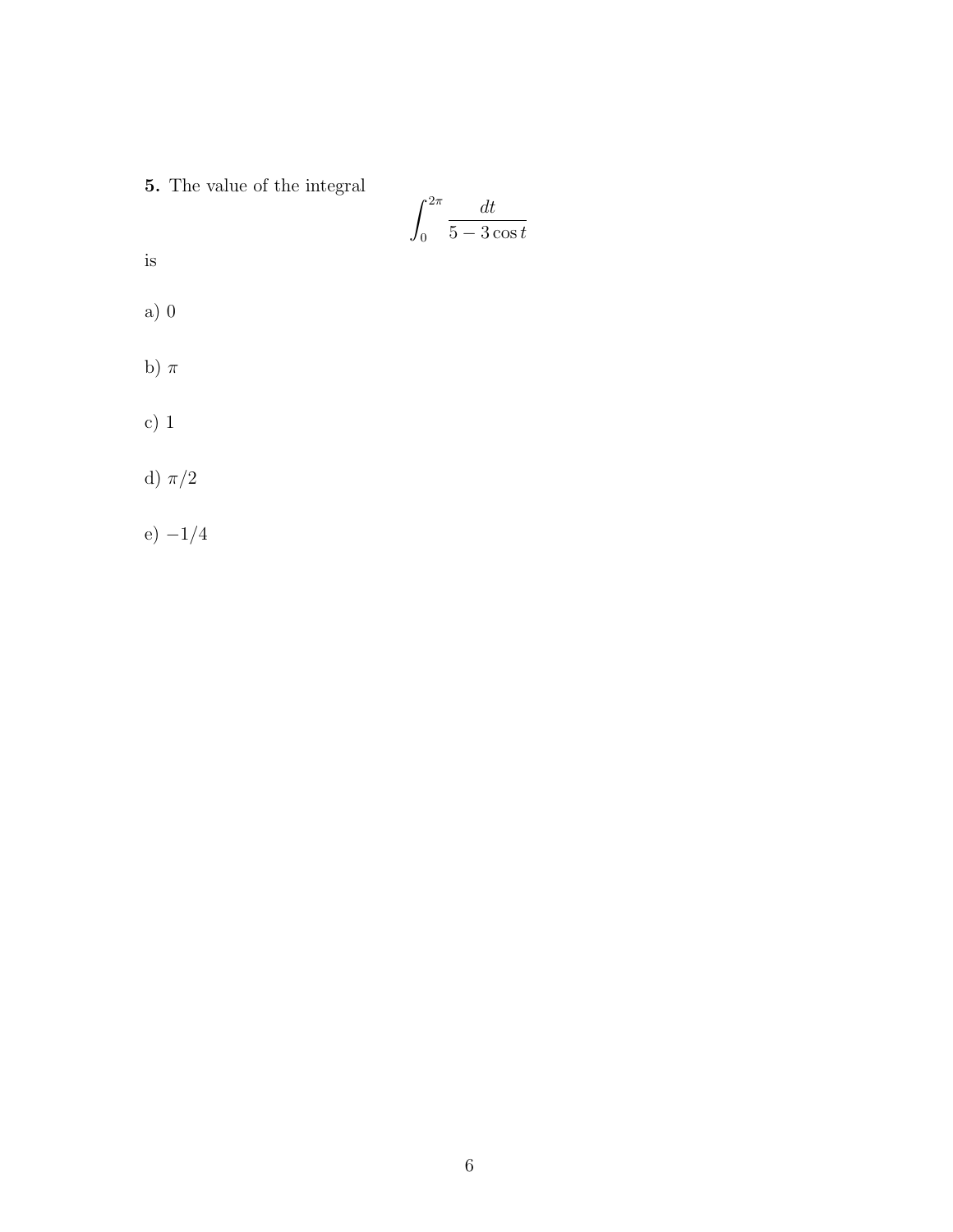6. The value of the integral

$$
\int_{-\infty}^{+\infty} \frac{dx}{x^2 - 6x + 25}
$$

is

- a) 1/4
- b)  $\pi/8$
- c) 1/8
- d)  $\pi/4$
- e)  $-1/3$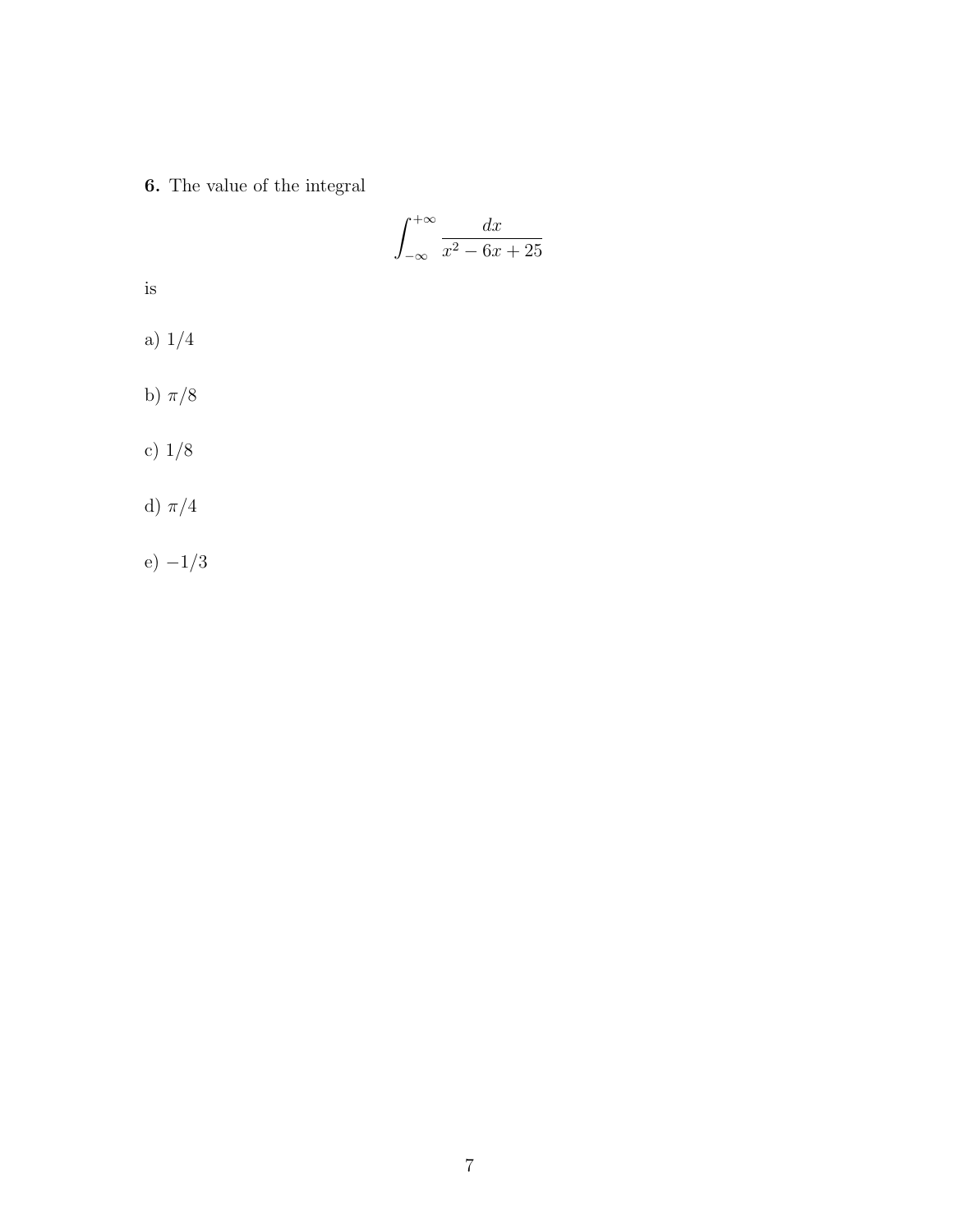7. A solution of a heat conduction problem has the form

$$
u(x,t) = \sum_{n=1}^{\infty} A_n e^{-kn^2 \pi^2 t/L^2} \sin \frac{n \pi x}{L}
$$

and satisfies  $u(x, 0) = 2$ .

Which of the following is true

- a)  $u_x(L, t) = u(L, t) = 0$
- b)  $u(0, t) = u(L, t) = 0$
- c)  $u_x(0, t) = u(0, t) = 0$
- d)  $u_x(0, t) = u_x(L, t) = 0$

e) 
$$
u_x(0,t) = u_x(L,t)
$$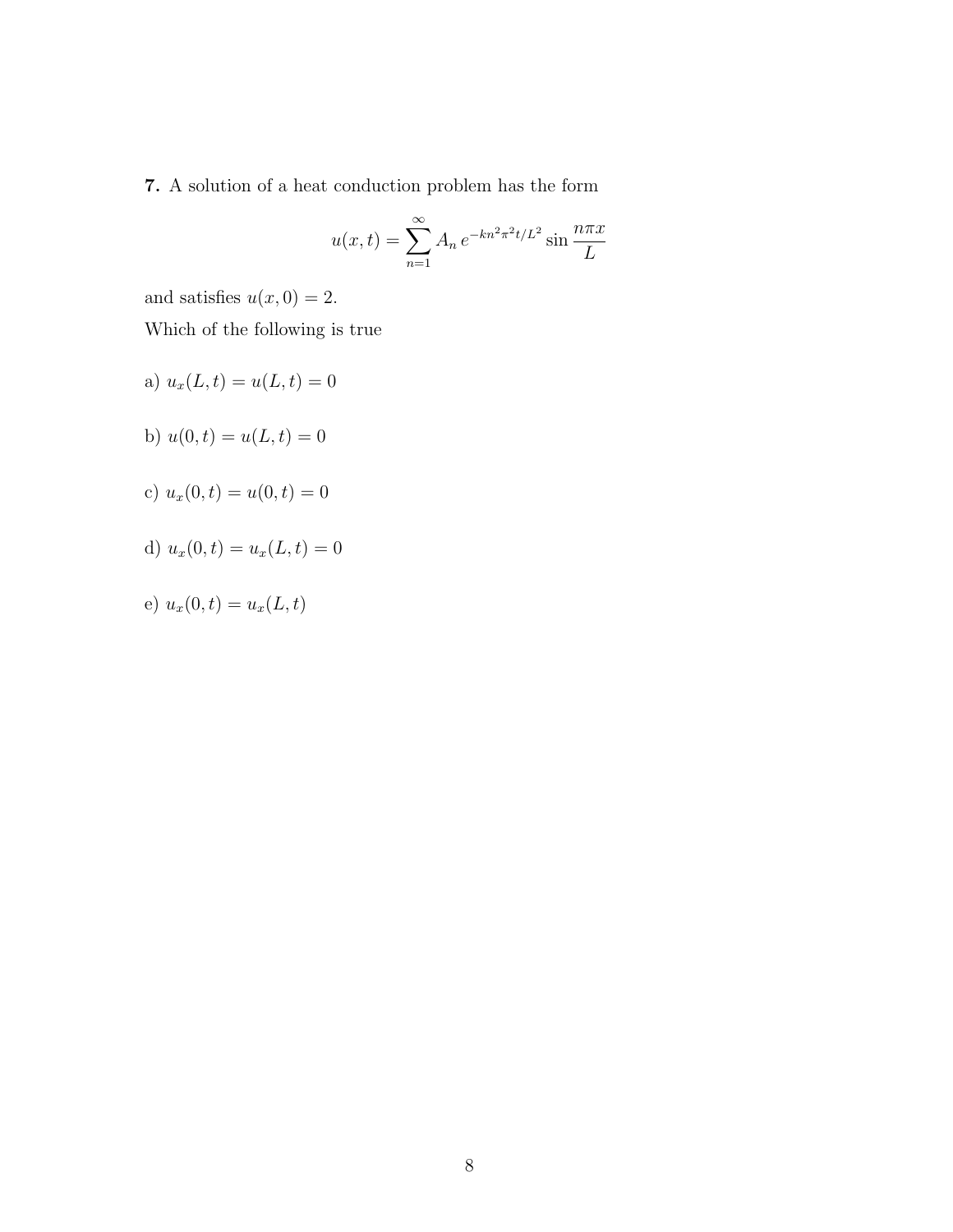**8.** The residue of the function  $f(z) = z^2 e^{3/z}$  at the origin is

a) 9/2

- b)  $2\pi i$
- c) 1/3
- d) $3\pi i$
- e) 0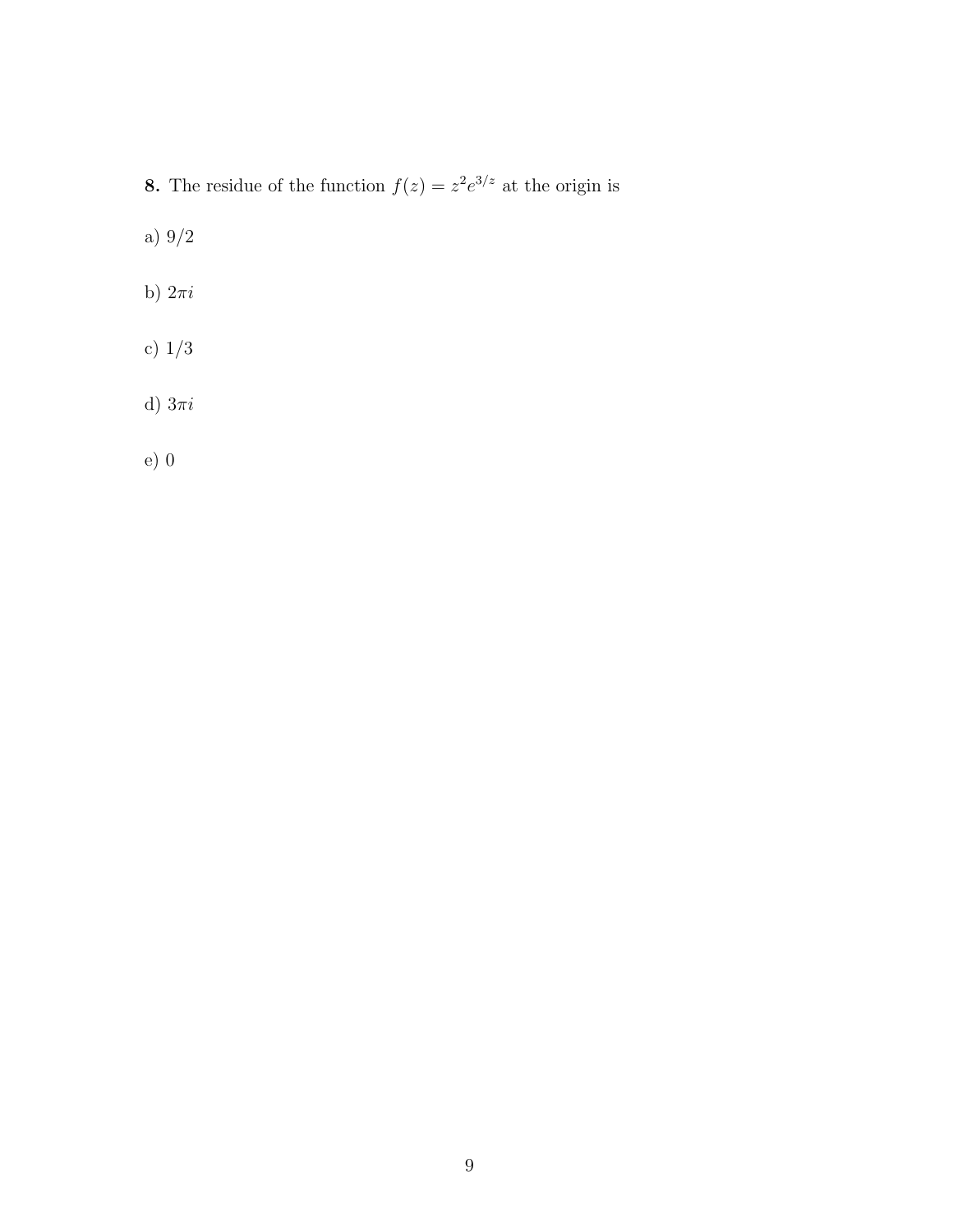**9.** For which value of the constant k is the function  $x^2 + ky^2$  the real part of an analytic function?

a) all  $k$ 

b) no  $k$ 

c) more than one value of  $k$  but not all

- d)  $k = -2$
- e)  $k = -1$
- f)  $k = 0$
- g)  $k = 1$
- h)  $k = 2$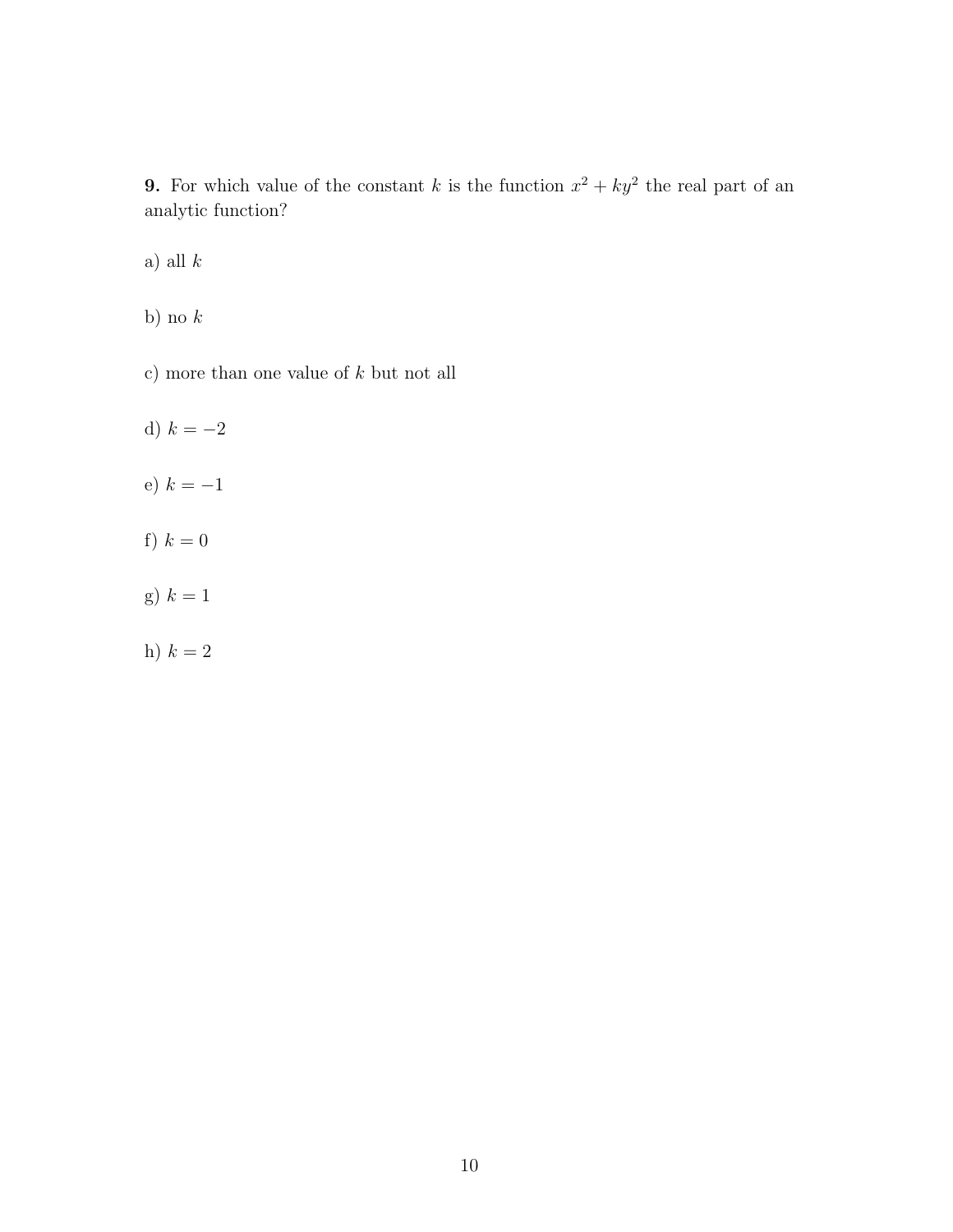10. A thin rod of length  $\pi$  starts out at time  $t = 0$  at a temperature  $f(x) = \sin x$ . If the ends are kept always at zero temperature, and units are chosen so that the heat equation is written  $u_t = u_{xx}$ , the temperature at one-quarter of the way from either end at  $t = 1$  is

- a)  $\sqrt{2}/e$ b)  $e$ c)  $\frac{1}{2e}$ d)  $\sqrt{2}$  $2e$
- e)  $\frac{e}{2\sqrt{2}}$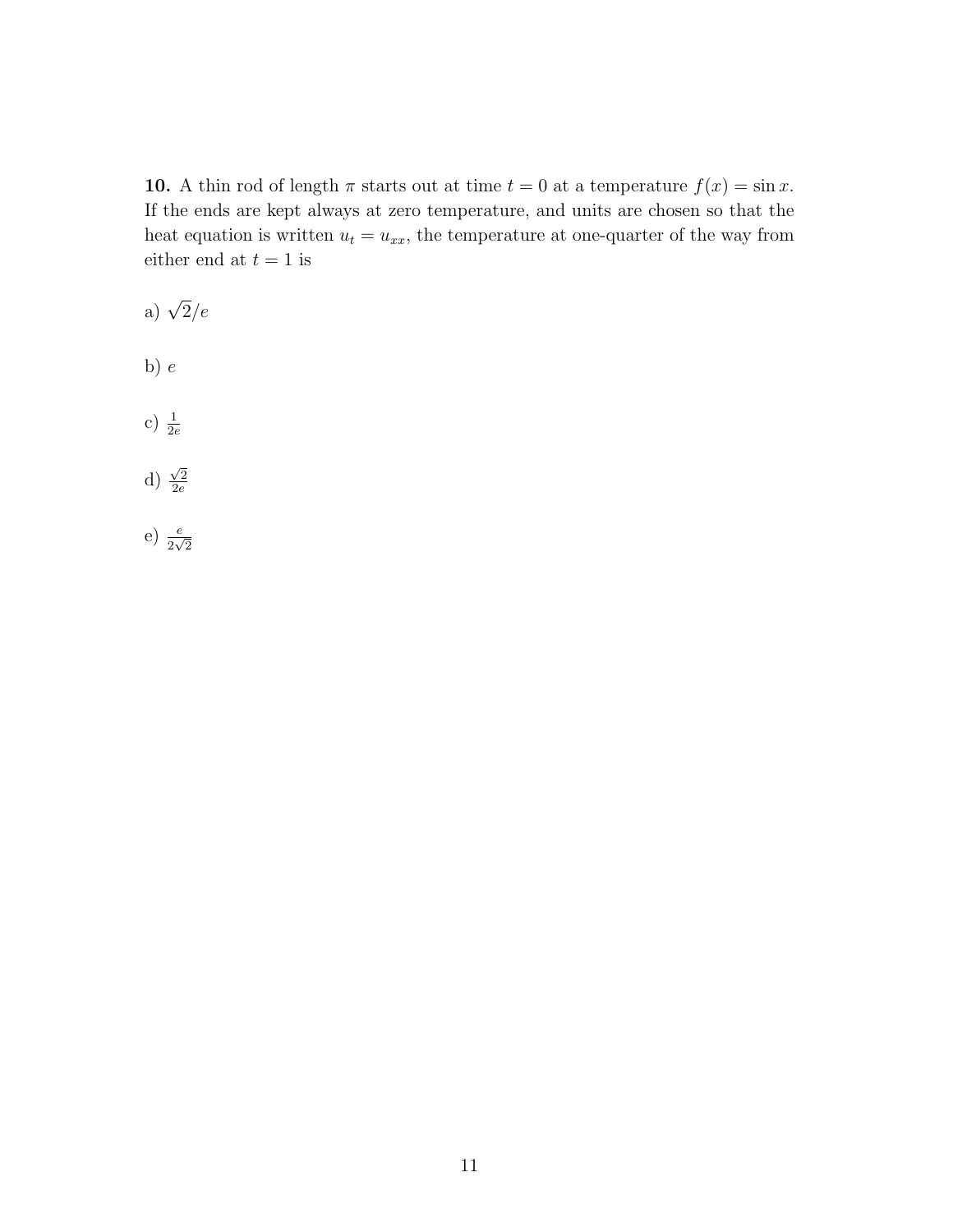## PARTIAL CREDIT

11. Let

$$
f(x) = \begin{cases} 0 & \text{if } x \notin [-1, 1] \\ 2 & \text{if } x \in [-1, 1] \end{cases}
$$

$$
g(x) = \begin{cases} 0 & \text{if } x < -1 \\ (x+1)^2 & \text{if } x \in [-1, 1] \\ 2+2x & \text{if } x > 1 \end{cases}
$$

- a) Compute the Fourier transform of  $f_{\cdot}$
- b) Check that for  $x \neq -1$  and  $x \neq 1$ , one has  $g''(x) = f(x)$ .
- c) Compute the Fourier transform of  $g.$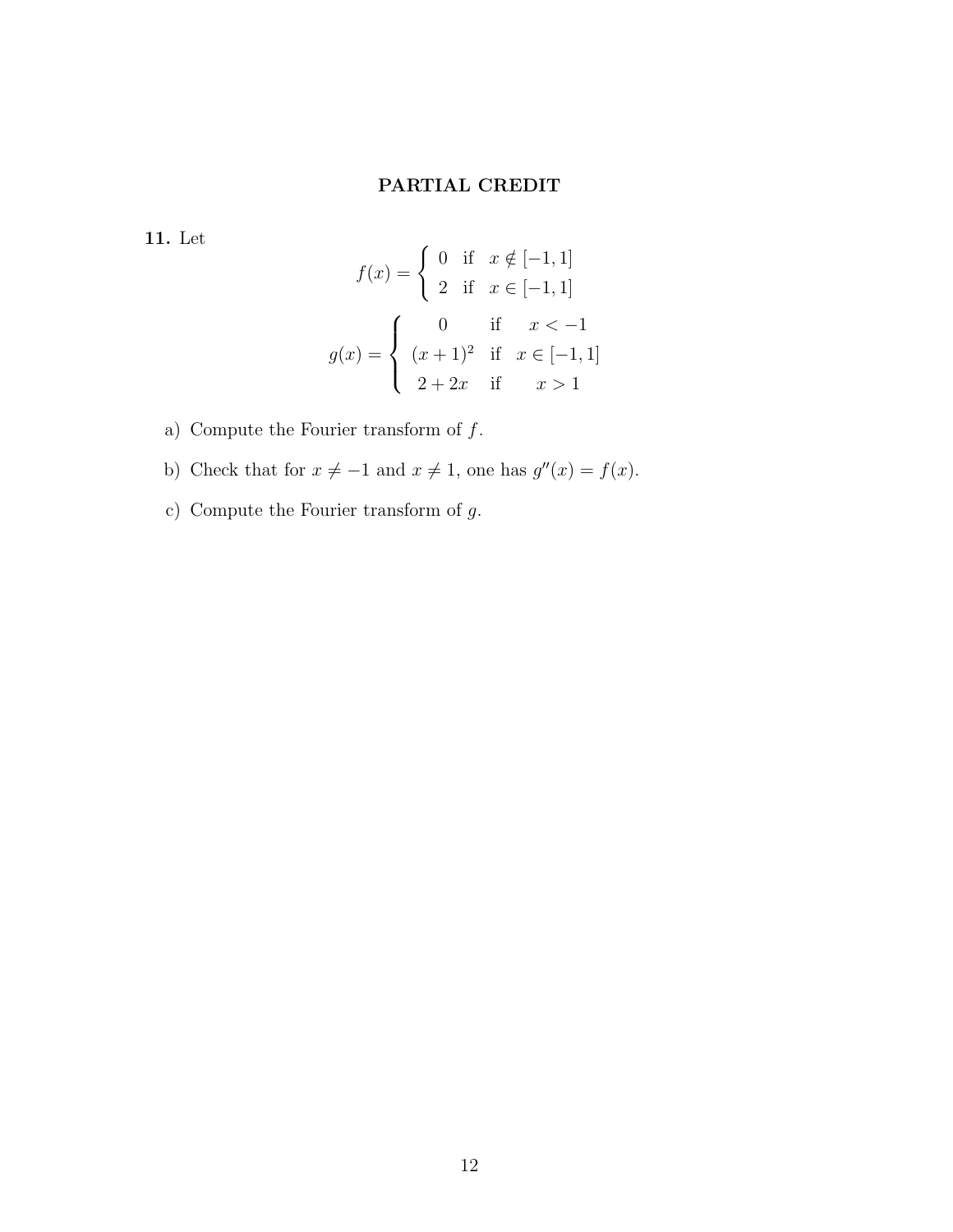12. Solve the Sturm-Liouville problem

$$
\begin{cases}\ny'' + \lambda y = 0 \\
y'(0) = 0 \\
y'(\pi) = 0\n\end{cases}
$$

on the interval  $[0,\pi].$  Be sure to find all eigenvalues and eigenfunctions.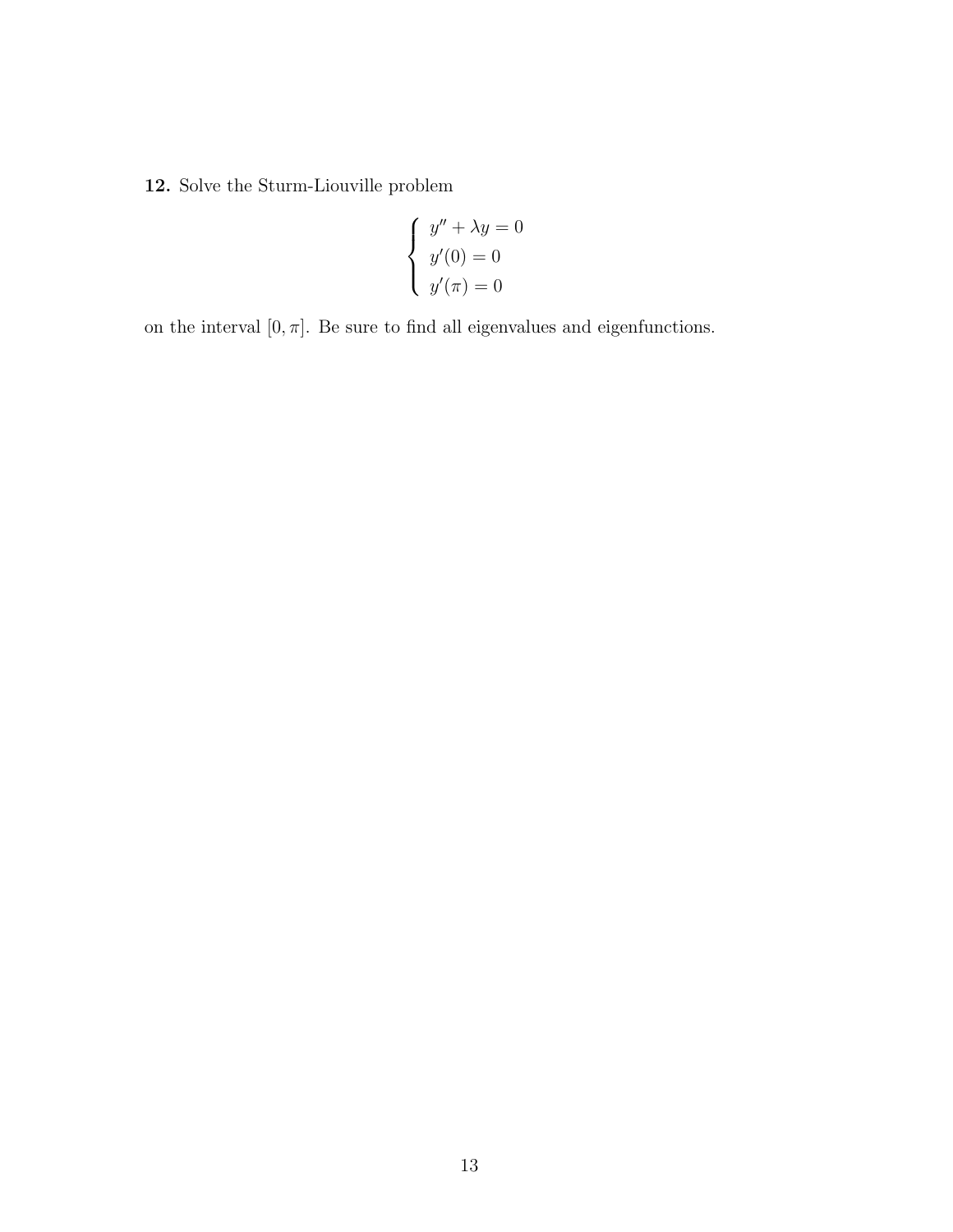**13.** Compute the integral of  $f(z) = \frac{e^z}{\sqrt{z}}$  $\frac{c}{(z-1)^3}$  around a small circle centered at  $z = 1$  traversed counterclockwise.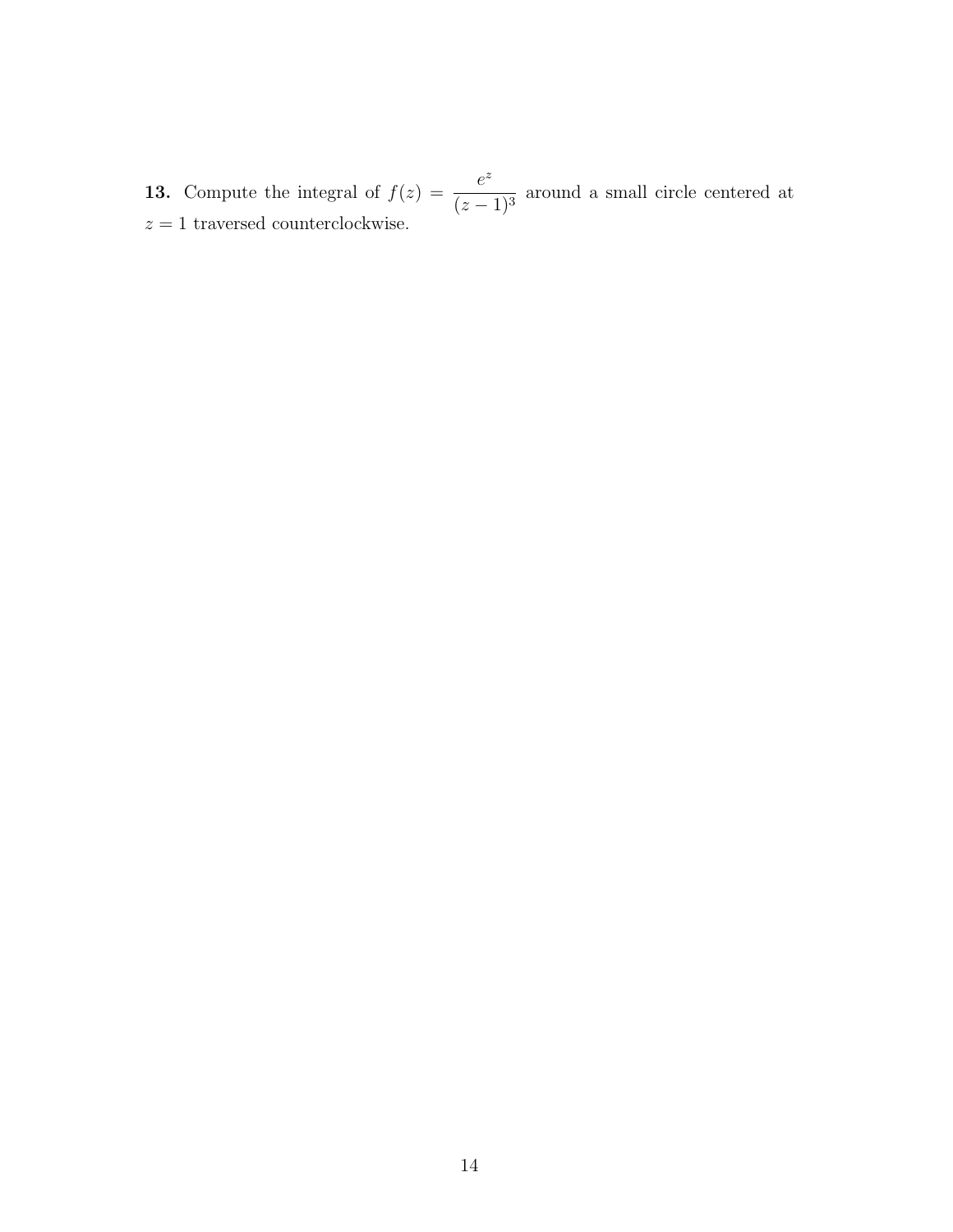14. Let

$$
f(w) = \oint_C \frac{2z - 20}{z - w} dz
$$

where C is the contour  $|z| = 10$  oriented counterclockwise.

(a) Compute  $f(w)$  when  $|w| > 10$ .

(b) Compute  $f(w)$  when  $|w| < 10$ .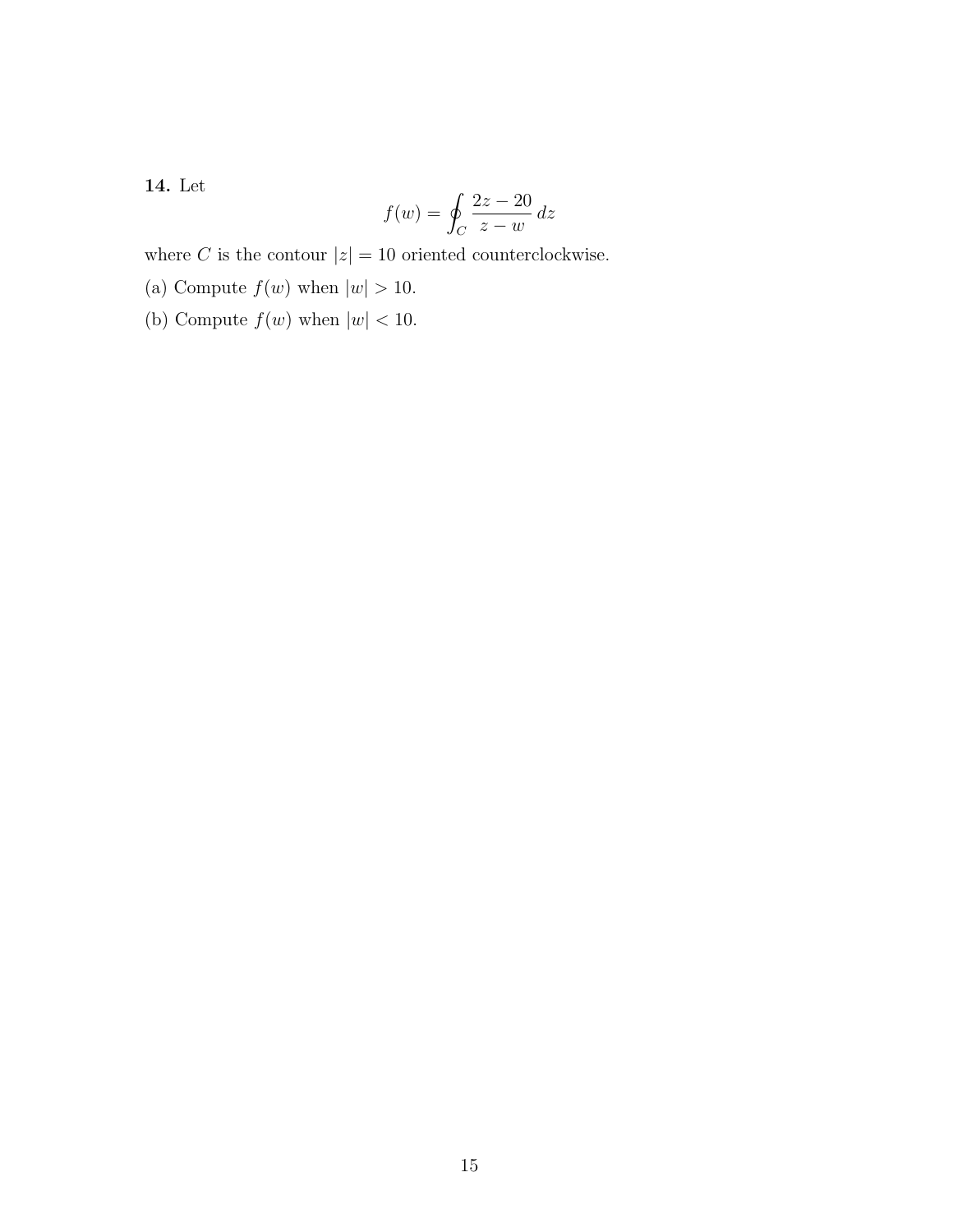15. Compute the integral

$$
\int_{-\infty}^{+\infty} \frac{\sin x}{x(4x^2 + 9)} dx
$$